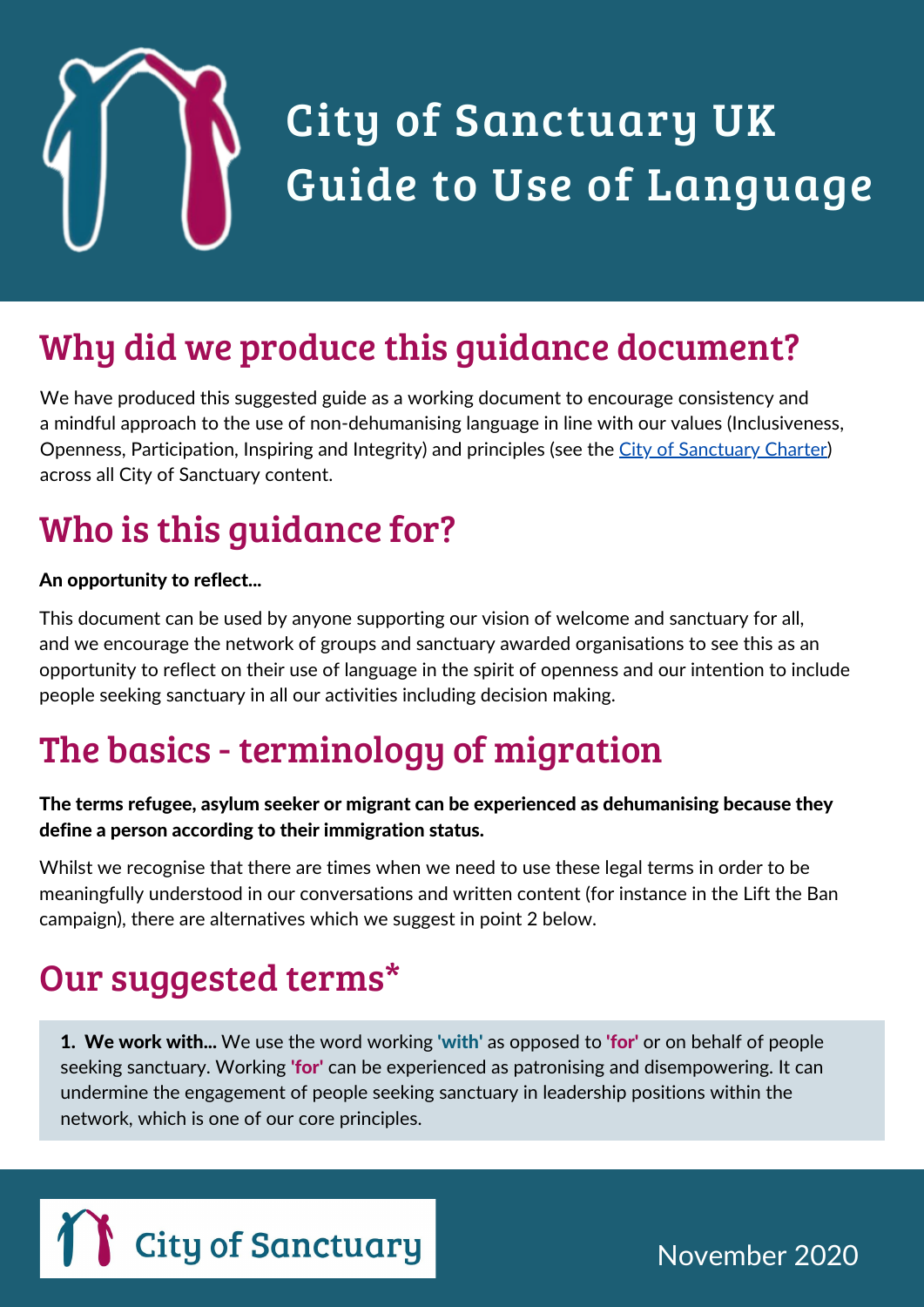# Our Use of Language

2. People seeking sanctuary - preferred term in most contexts as this focusses on people first as opposed to their immigration status. It emphasises that people are seeking sanctuary (safety and protection), not specifically asylum. We avoid using acronyms such as RAS (Refugees/Asylum Seekers) or ASR (asylum seekers and refugees). We also avoid using 'sanctuary seekers' since this is little different to the term asylum seekers. The emphasis is on people not on reducing them to labels so the use of any of the following or similar is encouraged: families who are seeking sanctuary, students with a sanctuary seeking background, children who have sought sanctuary, women who are stuck in the asylum process or simply people, women, students... We also try to avoid using 'our' in front of people seeking sanctuary. Many of us often refer to 'our' people... or 'our' asylum seekers. On reflection, we realise that the use of 'our' may be experienced as patronising and potentially dehumanising as it suggests ownership. It does not add to meaning and can usually be dropped without changing the grammar of the sentence. If additional meaning is required then suggested alternatives include 'people with whom we are working', or 'people using our services' or 'families we know.'

3. Separated children and young people seeking sanctuary is preferable to the use of the acronym / abbreviation **UASCs** (Unaccompanied Asylum-Seeking Children) or **UAM** (Unaccompanied Minors). It can be dehumanising to be referred to as an acronym. Unaccompanied can imply a deliberate decision to send lone children into danger and does not reflect the fact that many lose their families in the chaos of fleeing war and other dangers.

4. Experts by experience - refers to people providing testimony, leaders or advocates (this is preferred and more empowering than saying asylum seekers or refugees). Alternatively we use the term with lived experience of seeking sanctuary thereby deferring to those whose lived experience is *the* story. The best persons to tell the story, to consult for advisory support or to lead are the experts due to their lived experience.

5. We are *part* of the movement - The City of Sanctuary network of groups and awarded organisations (schools, libraries, theatres etc.) is a network, sometimes referred to as the City of Sanctuary movement in its own right - however it is not *the* movement. We are part of the wider movement for sanctuary, and our work across the network and working in partnership with others is a significant contribution to the growth of widespread grassroots support for welcome.

6. Sanctuary Ambassadors – generally refers to people with lived experience of seeking sanctuary who have agreed to volunteer with City of Sanctuary. This could be talking to the media, public speaking, involvement in appraisal of Sanctuary Awards, etc. Often they are graduates of the Sanctuary in Politics course and could be on the Operational Advisory Group for City of Sanctuary UK or members of Sanctuary Streams steering groups. Local Sanctuary Ambassadors interested in working with us across the UK are welcome to register with us at [this](https://data.cityofsanctuary.org/sanctuary/ambassador#overlay-context=civicrm) link.



September 2020 November 2020